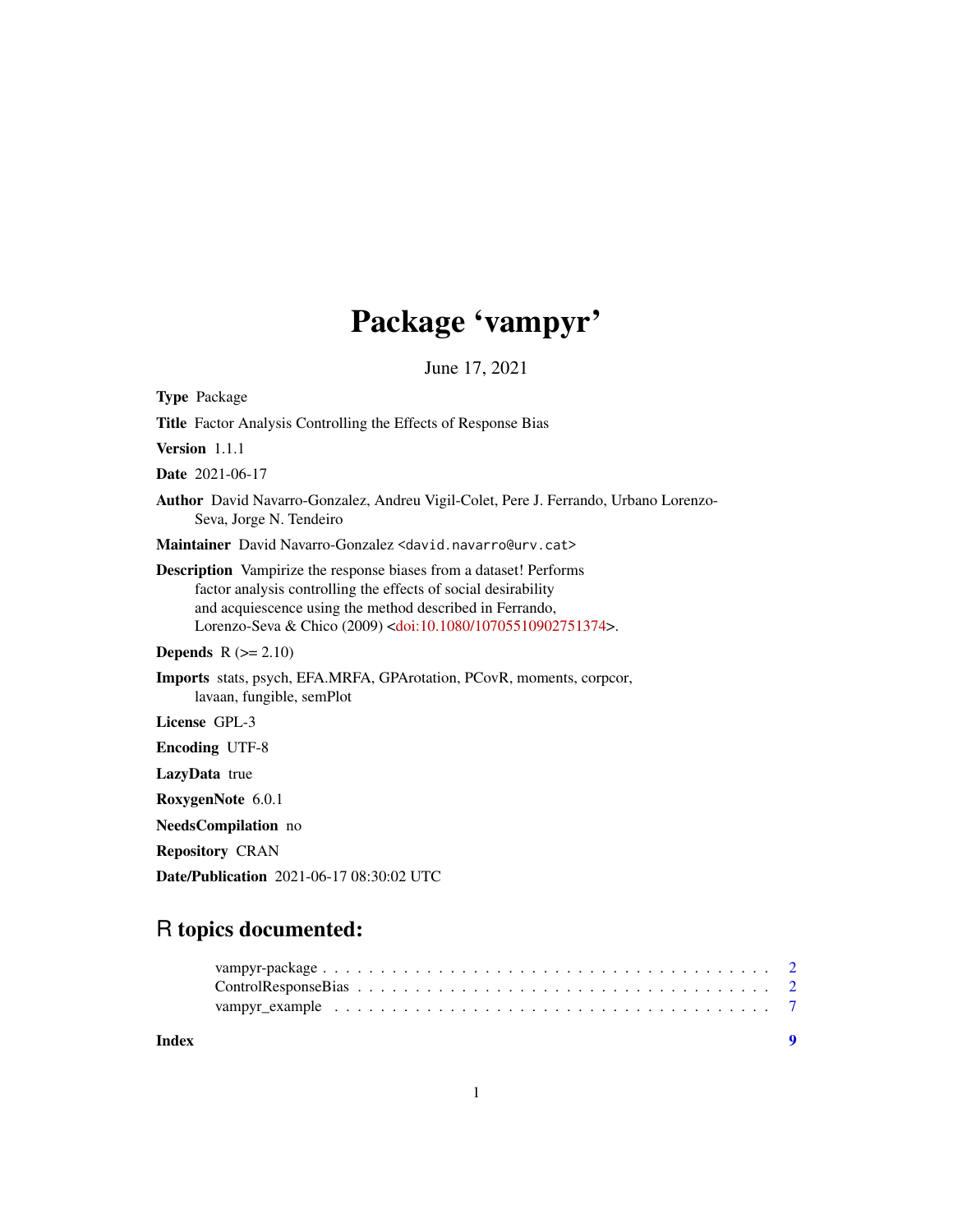<span id="page-1-0"></span>

#### Description

Package for performing Factor Analysis (FA) implementing the method developed by Ferrando, Lorenzo-Seva & Chico (2009). It allows the user to control the effects of two response bias: Social Desirability (SD) and Acquiescence (AC) by extracting the variance due to these factors before extracting the content ones. In other words, vampirize the response biases by substracting their impact on the factor structure.

#### Value

[ControlResponseBias](#page-1-1)

Performs FA controlling response biases.

#### Author(s)

David Navarro-Gonzalez Andreu Vigil-Colet Pere Joan Ferrando Urbano Lorenzo-Seva Jorge Tendeiro

#### References

Ferrando, P. J., Lorenzo-Seva, U., & Chico, E. (2009). A General factor-Analytic procedure for assessing response bias in questionnaire measures. Structural Equation Modeling, 16, 364-381. doi: [10.1080/10705510902751374](https://doi.org/10.1080/10705510902751374)

<span id="page-1-1"></span>ControlResponseBias *Performs Factor Analysis controlling response bias*

#### Description

Performs Factor Analysis (FA) implementing the method developed by Ferrando, Lorenzo-Seva & Chico (2009). It allows the user to control the effects of two response bias: Social Desirability (SD) and Acquiescence (AC) by extracting the variance due to these factors before extracting the content ones.

#### Usage

```
ControlResponseBias(x, content_factors, SD_items, unbalanced_items, contSD = FALSE,
  contAC = FALSE, corr = "Pearson", rotat = "promin", target, factor_scores = FALSE,
    PA = FALSE, path = FALSE, display = TRUE)
```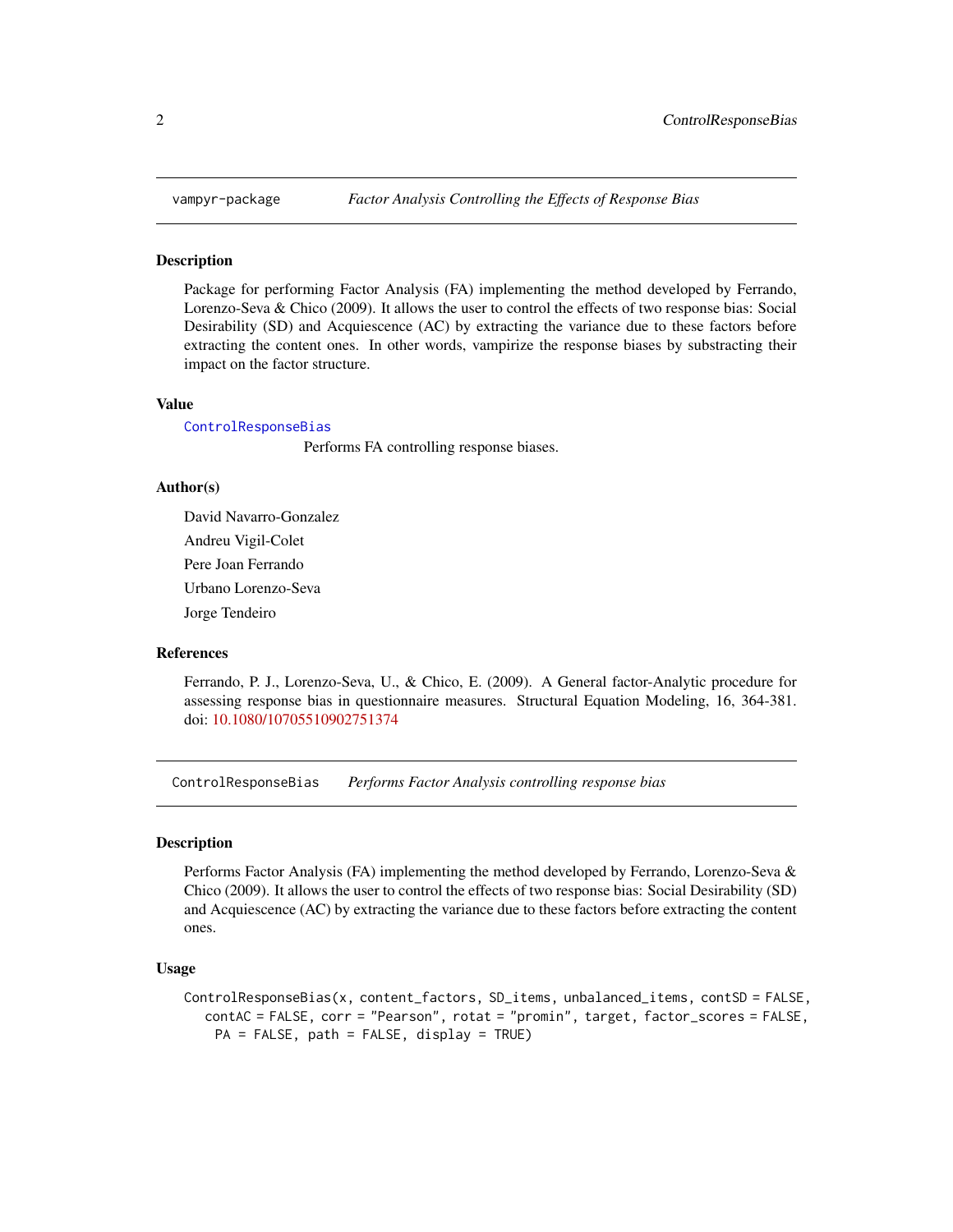# Arguments

| х                | Raw sample scores or a covariance/correlation matrix directly. The SD items (if<br>applicable) have to be included in the same dataset as the content ones.                                                                                                                                                                                                                                                                                                                                                                                                                                                                                  |
|------------------|----------------------------------------------------------------------------------------------------------------------------------------------------------------------------------------------------------------------------------------------------------------------------------------------------------------------------------------------------------------------------------------------------------------------------------------------------------------------------------------------------------------------------------------------------------------------------------------------------------------------------------------------|
| content_factors  |                                                                                                                                                                                                                                                                                                                                                                                                                                                                                                                                                                                                                                              |
|                  | The number of content factors to be retained. At least, each factor has to be de-<br>fined by 3 items, so the maximum number of content factors will be the number<br>of items / 3.                                                                                                                                                                                                                                                                                                                                                                                                                                                          |
| SD_items         | When controlling Social Desirability, a vector containing the Social Desirability<br>markers has to be provided. At least 4 SD markers are necessary to perform<br>the SD control procedure. Providing a valid input argument turns automatically<br>contSD to TRUE.                                                                                                                                                                                                                                                                                                                                                                         |
| unbalanced_items |                                                                                                                                                                                                                                                                                                                                                                                                                                                                                                                                                                                                                                              |
|                  | When controlling AC, if the content items are not fully balanced between pos-<br>itive worded items and negative worded items, the user has to determine which<br>items will not be used in the calculation of the centroid. For more information,<br>check the details section. Providing a valid input argument turns automatically<br>contAC to TRUE                                                                                                                                                                                                                                                                                      |
| contSD           | Logical variable determining if the method for controlling Social Desirability<br>will be used. If SD_items are provided, it automatically switch to TRUE.                                                                                                                                                                                                                                                                                                                                                                                                                                                                                   |
| contAC           | Logical variable determining if the method for controlling Acquiescence will be<br>used. If unbalanced_items are provided, it automatically switch to TRUE. How-<br>ever, it is possible to control Acquiescence without providing unbalanced_items<br>when the scale is fully balanced.                                                                                                                                                                                                                                                                                                                                                     |
| corr             | Determines the type of matrices to be used in the factor analysis. "Pearson":<br>Computes Pearson correlation matrices (linear model); "Polychoric": Computes<br>Polychoric/Tetrachoric correlation matrices (graded model). If the matrix is not<br>positive definite, the smoothing procedure proposed by Bentler and Yuan (2011)<br>is used.                                                                                                                                                                                                                                                                                              |
| rotat            | Determines if the factor loading matrix will be rotated, and if it dues, which<br>method will be used. By default, "promin" rotation wil lbe used. The rotation<br>methods available include all the available options for the rotation of the load-<br>ing matrix included in the following packages: stats (R Core Team, 2019),<br>GPArotation (Bernaards, Jennrich, 2005) and PCovR (Vervloet, Kiers, Van den<br>Noortgate $\&$ Ceulemans, 2015). If the user is not interested in rotating the fac-<br>tors, provide the "none" option. The argument has to be provided with the same<br>syntactic structure as in the original package. |
| target           | The target for the procrustes factor analysis rotation (optional).                                                                                                                                                                                                                                                                                                                                                                                                                                                                                                                                                                           |
| factor_scores    | Logical variable determining if the factor scores will be computed. If TRUE,<br>Fully-Informative Prior EAP scores (Ferrando & Lorenzo-Seva, 2016) will be<br>computed for continuous and graded models. When using Polychoric matrix,<br>the precision of the scores is computed, and stored in \$precision_matrix in a<br>three dimensional matrix.                                                                                                                                                                                                                                                                                        |
| PA               | Logical variable determining if the Optimal Implementation of Parallel Anal-<br>ysis (Timmerman $& Lorenzo-Seva, 2011$ ) will be computed for estimating the<br>number of factors to be retained.                                                                                                                                                                                                                                                                                                                                                                                                                                            |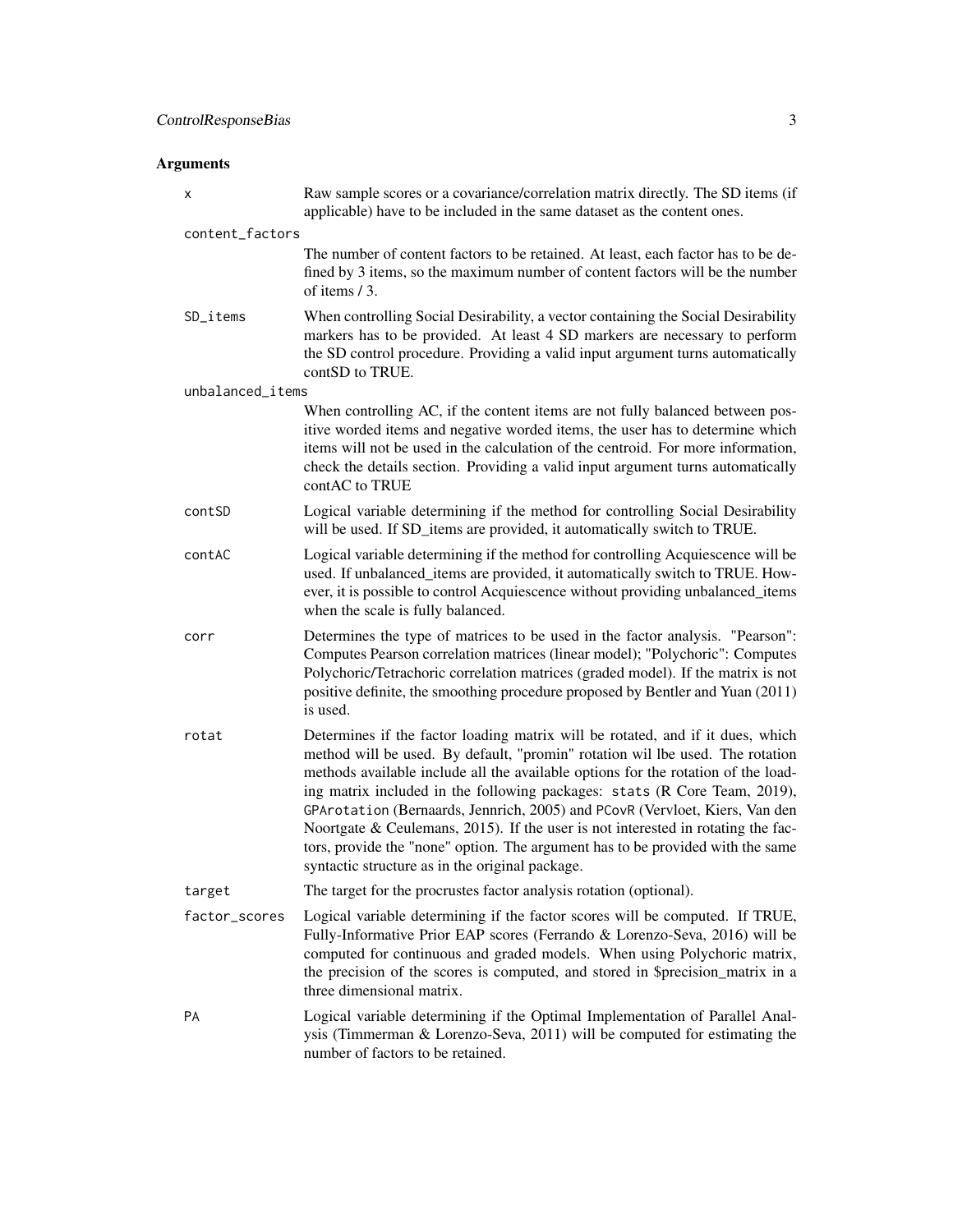<span id="page-3-0"></span>

| path    | Logical variable determining if path diagram will be plotted (FALSE by default).                                                                                                                                                                                                                                                                                                                                                                                                                                      |
|---------|-----------------------------------------------------------------------------------------------------------------------------------------------------------------------------------------------------------------------------------------------------------------------------------------------------------------------------------------------------------------------------------------------------------------------------------------------------------------------------------------------------------------------|
|         | It uses the function semPaths internally, and for preventing displaying issues,                                                                                                                                                                                                                                                                                                                                                                                                                                       |
|         | it is limited to 40 total items and 5 content factors. Since it was designed just                                                                                                                                                                                                                                                                                                                                                                                                                                     |
|         | for providing a visual representation of the factor loadings, the residuals and                                                                                                                                                                                                                                                                                                                                                                                                                                       |
|         | intercepts have been omited, and the loadings lower than .3 in absolute value are<br>not being plotted (in AC the threshold is .2).                                                                                                                                                                                                                                                                                                                                                                                   |
| display | Determines if the output will be displayed in the console, TRUE by default. If<br>it is TRUE, the output is printed in console and if it is FALSE, the output is<br>returned silently to the output variable, without printing anything in console.<br>Alternativelly, a character array can be provided for printing specific sections of<br>the output, the options being the following: "Summary", "Descriptives", "Ade-<br>quacy", "PA" (Parallel Analysis), "GOF" (Goodness of Fit indices) and "Load-<br>ings". |

#### Details

The function is based on the method proposed by Ferrando, Lorenzo-Seva & Chico (2009), and it is adapted from the MATLAB code of Psychological Test Toolbox program (Navarro-Gonzalez, Vigil-Colet, Ferrando & Lorenzo-Seva, 2019).

The FA procedure is structurated in 3 steps:

1. Extract the Social Desirability factor using the SD markers provided by the user. This items should be pure measures of SD and are assumed to be uncorrelated with the content.

2. Extract the Acquiescence factor using a balanced set of content items, containing the same number of positively keyed and negatively keyed items. If the scale is only partially balanced, some items of the predominant type (positively keyed or negatibely keyed) have to be excluded from the balanced set. The recommended exclusion criteria is the following: exclude the items with lower loadings on AC, using the "unbalanced\_itemd" argument. If there is no a priori reasoning, we recommend selecting some items at random to be used as unbalanced in a first exploratory analisis and then, look at the AC loadings and select the ones with lower loadings for a definitive second analisis.

3. Extract the content factors using the residual matrix obtained after substracting the variance due to Social Desirability and Acquiescence.

It is not mandatory to control both of the response biases. The functions allows the user to select which bias should be controlled between SD, AC or both.

The function implements all the available options for the rotation of the loading matrix included in the following packages:

- [stats-package](#page-0-0) (R Core Team, 2019).

- [GPArotation-package](#page-0-0) (Bernaards, Jennrich, 2005).

- [PCovR-package](#page-0-0) (Vervloet, Kiers, Van den Noortgate & Ceulemans, 2015).

The selection of rotation methods include some of the most knowns ones, like:

-[promin](#page-0-0) (Lorenzo-Seva, 1999), available in the PCovR package.

-[varimax](#page-0-0) (Kaiser, 1958), available in the stats package.

- [Oblimin](#page-0-0) (Jackson, 2005), available in the GPArotation package.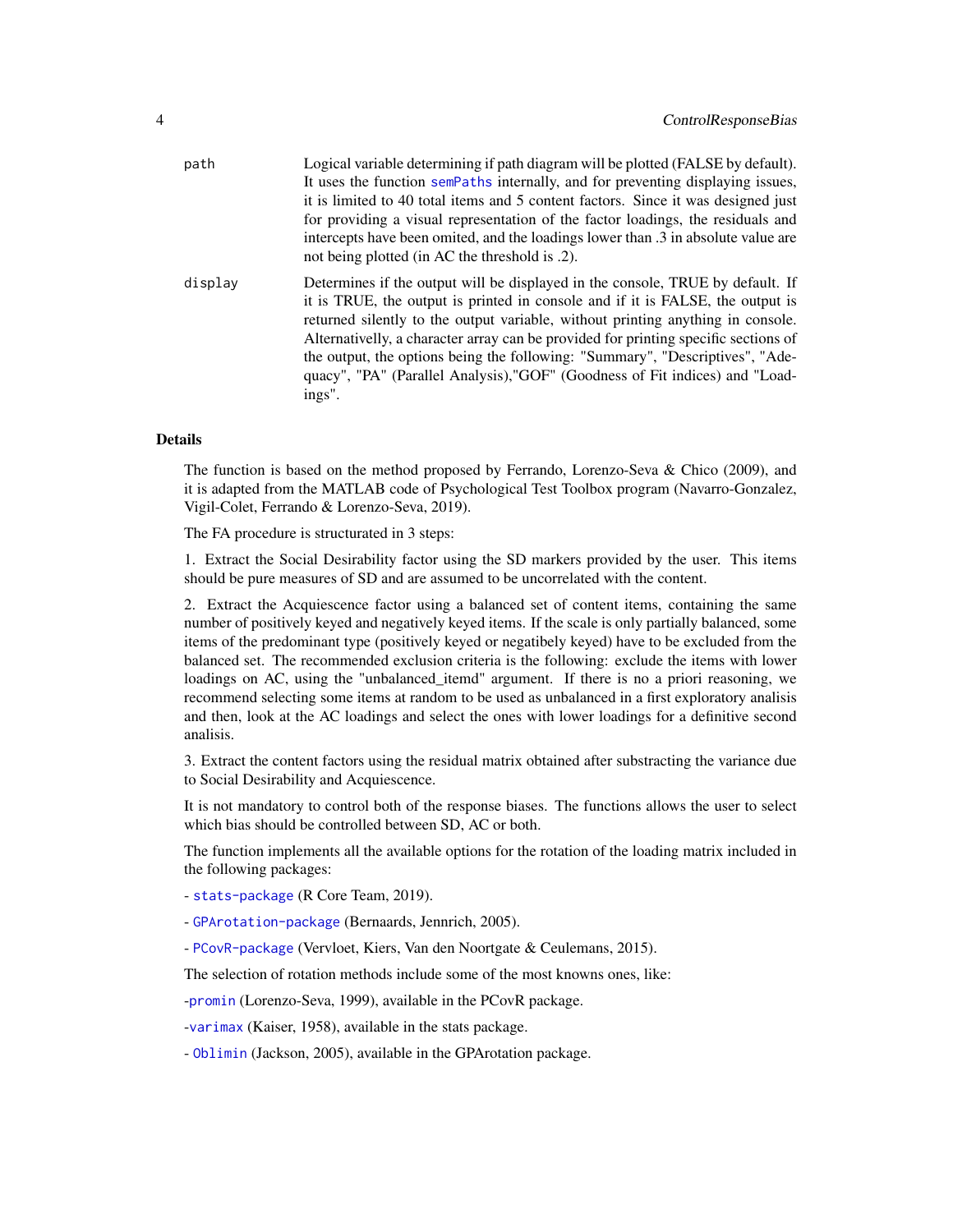## <span id="page-4-0"></span>ControlResponseBias 5

If the user is not interested in any of the rotation methods available or prefer rotating the loading matrix externally, please consider that the response bias factors (SD and/or AC) should not be rotated.

The robust goodness fit of indices are computed using [lavaan](#page-0-0) (Rosseel, 2012).

### Value

| loadings              | Obtained loading matrix.                                                                                                                                                                                   |  |  |  |  |  |  |
|-----------------------|------------------------------------------------------------------------------------------------------------------------------------------------------------------------------------------------------------|--|--|--|--|--|--|
| Phi                   | Correlation between factors, only available when an oblique rotation has been<br>selected.                                                                                                                 |  |  |  |  |  |  |
| Factor_scores         | Obtained factor scores for each participant in the bias and content factors. This<br>variable is returned only if the argument factor_scores has set to TRUE.                                              |  |  |  |  |  |  |
| precision_matrix      |                                                                                                                                                                                                            |  |  |  |  |  |  |
|                       | Precision values for each factor score estimate, including the 90 % CI, the Pos-<br>terior SD (PSD) and the reliability of the estimation. Only available for graded<br>model.                             |  |  |  |  |  |  |
| comunalities          | Obtained communalities for each item.                                                                                                                                                                      |  |  |  |  |  |  |
| ECV                   | Explained common variance for each factor.                                                                                                                                                                 |  |  |  |  |  |  |
| reduced               | Reduced matrix obtained once extracting all the factors.                                                                                                                                                   |  |  |  |  |  |  |
| produced              | Produced final matrix.                                                                                                                                                                                     |  |  |  |  |  |  |
| <b>RMSEA</b>          | Root Mean Square Error of Approximation.                                                                                                                                                                   |  |  |  |  |  |  |
| Chi                   | Robust Mean-Scaled Chi Square of the model.                                                                                                                                                                |  |  |  |  |  |  |
| <b>TLI</b>            | Non-Normed Fit Index (NNFI; Tucker & Lewis).                                                                                                                                                               |  |  |  |  |  |  |
| <b>CFI</b>            | Comparative Fit Index.                                                                                                                                                                                     |  |  |  |  |  |  |
| GFI                   | Goodness of Fit Index.                                                                                                                                                                                     |  |  |  |  |  |  |
| <b>RMSR</b>           | Root Mean Square Residuals.                                                                                                                                                                                |  |  |  |  |  |  |
| kelley                | Kelley's criterion.                                                                                                                                                                                        |  |  |  |  |  |  |
| PA_Real_Data          | A vector containing the percentage of explained variance by the real data for<br>each factor (If Parallel Analysis is required by using the argument $PA = TRUE$ ).                                        |  |  |  |  |  |  |
| PA_Mean_Random        | A vector containing the percentage of explained variance by the mean of random<br>data for each factor (If Parallel Analysis is required by using the argument $PA =$<br>TRUE).                            |  |  |  |  |  |  |
| PA_Percentile_Random  |                                                                                                                                                                                                            |  |  |  |  |  |  |
|                       | A vector containing the percentage of explained variance by the percentile of<br>distribution of random data for each factor (If Parallel Analysis is required by<br>using the argument $PA = TRUE$ ).     |  |  |  |  |  |  |
| N_factors_mean        | The number of factors to be retained suggested comparing the real data with the<br>mean of the random data (If Parallel Analysis is required by using the argument<br>$PA = TRUE$ ).                       |  |  |  |  |  |  |
| N_factors_percentiles |                                                                                                                                                                                                            |  |  |  |  |  |  |
|                       | The number of factors to be retained suggested comparing the real data with the<br>percentile of distribution of the random data (If Parallel Analysis is required by<br>using the argument $PA = TRUE$ ). |  |  |  |  |  |  |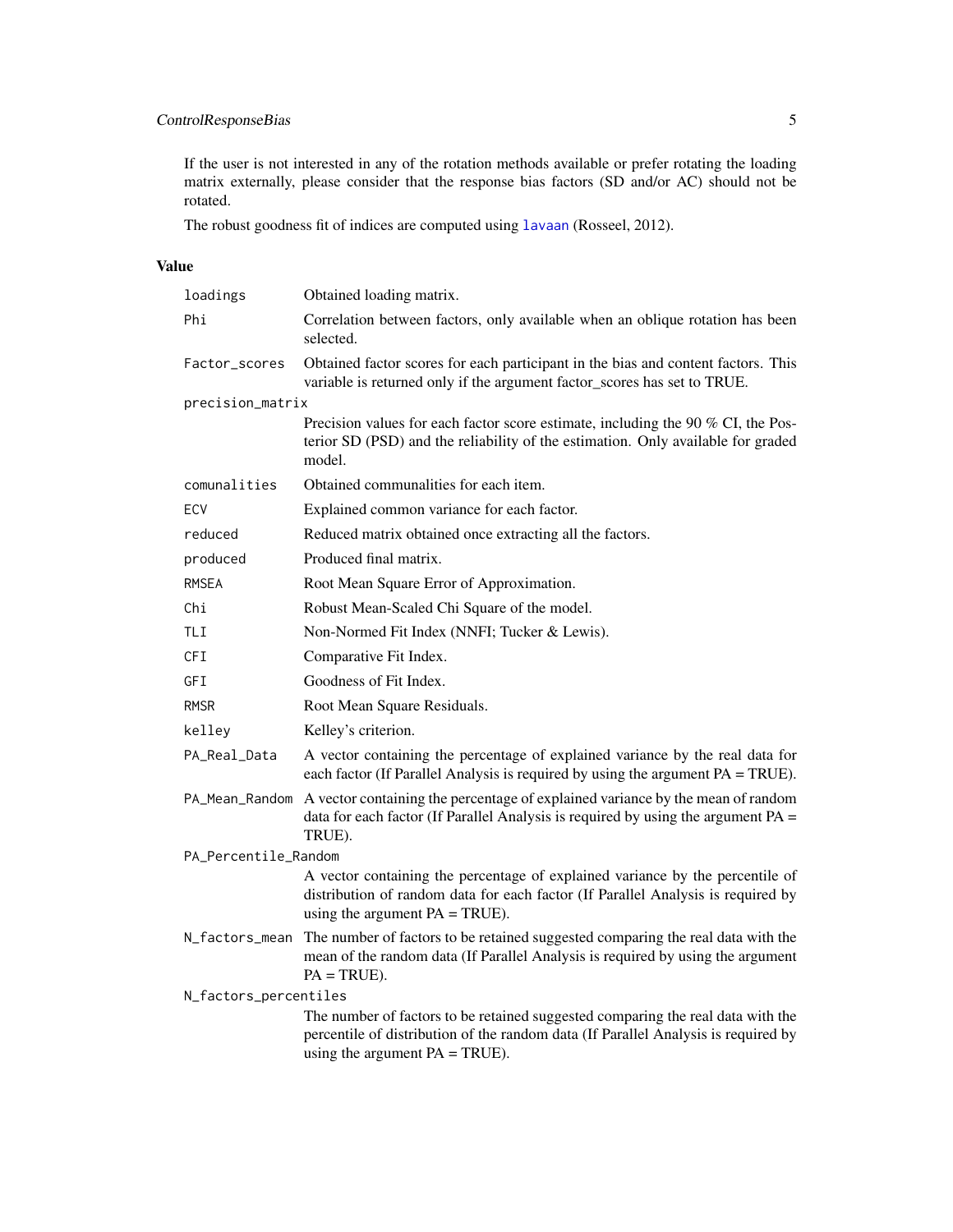6 ControlResponseBias

#### Author(s)

David Navarro-Gonzalez

Andreu Vigil-Colet Pere Joan Ferrando Urbano Lorenzo-Seva

Jorge Tendeiro

#### References

Bentler, P. M., & Yuan, K. H. (2011). Positive definiteness via off-diagonal scaling of a symmetric indefinite matrix. Psychometrika, 76(1), 119-123. doi: [10.1007/s1133601091913](https://doi.org/10.1007/s11336-010-9191-3)

Bernaards, C. A. and Jennrich, R. I. (2005) Gradient Projection Algorithms and Software for Arbitrary Rotation Criteria in Factor Analysis. Educational and Psychological Measurement, 65, 676- 696. doi: [10.1177/0013164404272507](https://doi.org/10.1177/0013164404272507)

Ferrando, P. J., & Lorenzo-Seva, U. (2016). A note on improving EAP trait estimation in oblique factor-analytic and item response theory models. Psicologica, 37, 235-247.

Ferrando, P. J., Lorenzo-Seva, U., & Chico, E. (2009). A General factor-Analytic procedure for assessing response bias in questionnaire measures. Structural Equation Modeling, 16, 364-381. doi: [10.1080/10705510902751374](https://doi.org/10.1080/10705510902751374)

Jackson, J. E. (2005). Oblimin Rotation. Encyclopedia of Biostatistics. 6. doi: [10.1002/0470011815.b2a13060](https://doi.org/10.1002/0470011815.b2a13060)

Kaiser, H.F. (1958). The varimax criterion for analytic rotation in factor analysis. Psychometrika, 23, 187-200. doi: [10.1007/BF02289233](https://doi.org/10.1007/BF02289233)

Lorenzo-Seva, U. (1999). Promin: A Method for Oblique Factor Rotation. Multivariate Behavioral Research, 34(3), 347-365. doi: [10.1207/S15327906MBR3403\\_3](https://doi.org/10.1207/S15327906MBR3403_3)

Navarro-Gonzalez, D., Vigil-Colet, A., Ferrando, P.J., & Lorenzo-Seva, U. (2019). Psychological Test Toolbox: A New Tool to Compute Factor Analysis Controlling Response Bias. Journal of Statistical Software, 91(6). doi: [10.18637/jss.v091.i06](https://doi.org/10.18637/jss.v091.i06)

R Core Team (2019). R: A language and environment for statistical computing. R Foundation for Statistical Computing, Vienna, Austria. <https://www.R-project.org>

Rosseel, Y. (2012). lavaan: An R Package for Structural Equation Modeling. Journal of Statistical Software, 48(2).doi: [10.18637/jss.v048.i02](https://doi.org/10.18637/jss.v048.i02)

Timmerman, M. E., & Lorenzo-Seva, U. (2011). Dimensionality Assessment of Ordered Polytomous Items with Parallel Analysis. Psychological Methods, 16, 209-220. doi: [10.1037/a0023353](https://doi.org/10.1037/a0023353)

Vervloet, M., Kiers, H.A.L., Van den Noortgate, W., & Ceulemans, E. (2013). PCovR: An R Package for Principal Covariates Regression. Journal of Statistical Software, 65(8). doi: [10.18637/](https://doi.org/10.18637/jss.v065.i08) [jss.v065.i08](https://doi.org/10.18637/jss.v065.i08)

#### Examples

## This is an example using the vampyr\_example dataset, which contains 4 SD markers (the first ## 4 items, defined using the "SD\_items" argument) and 6 Physical aggression items extracted ## from the IDAQ questionnaire. Since the 6 content items are balanced (3 positively worded and ## 3 negatively worded), there is no need to use the "unbalaced\_items" argument.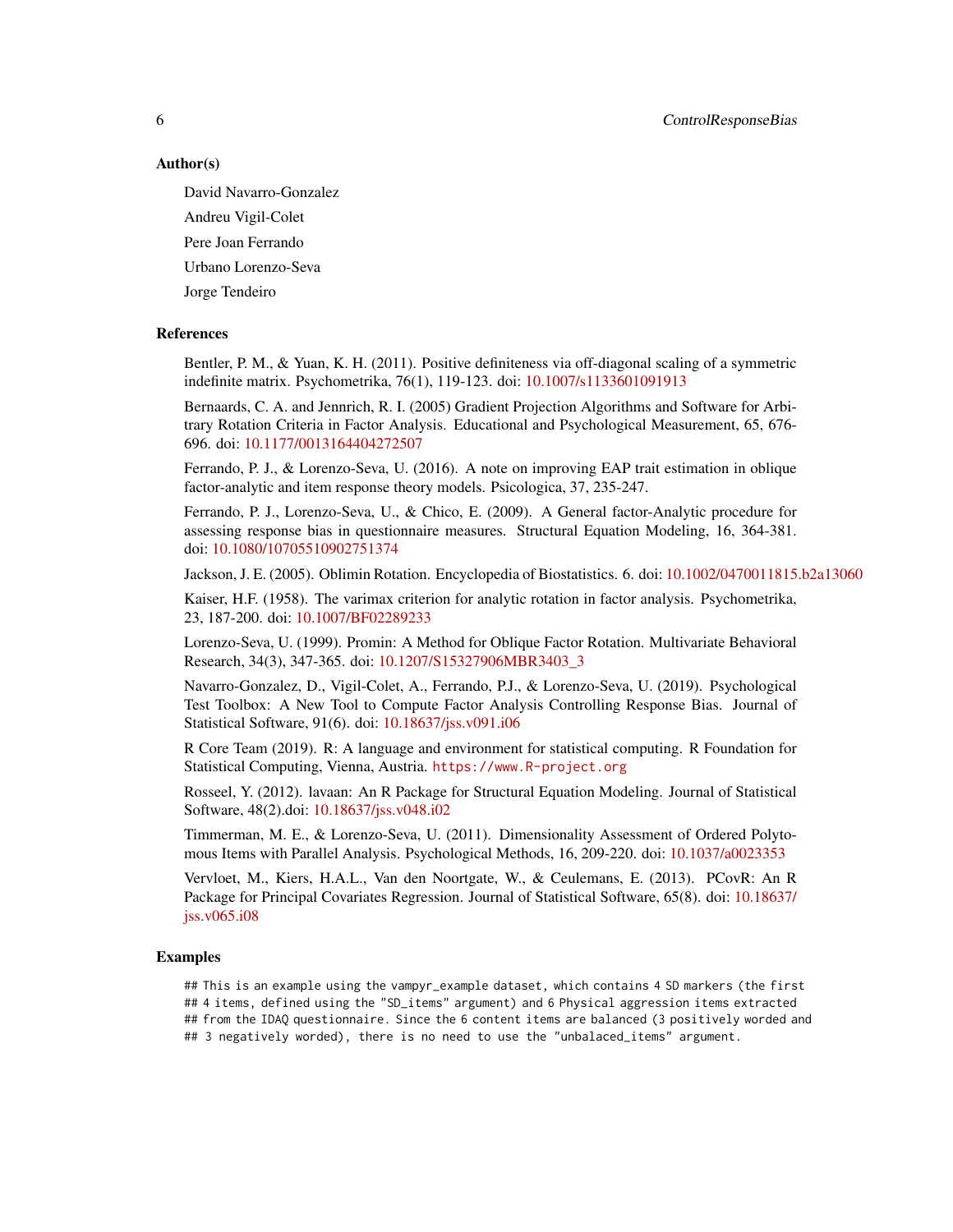### <span id="page-6-0"></span>vampyr\_example 7

```
ControlResponseBias(vampyr_example, content_factors = 1, SD_iitems = c(1,2,3,4),corr = "Pearson", contAC = TRUE, rotat = "none")## For speeding purposes, some options have been disabled. Pearson correlation matrix is
## being used, but Polychoric matrix may be advisable. Parallel Analysis ('PA' argument)
## is disabled, as well as the factor scores and the path diagram.
```
vampyr\_example *vampyr\_example database*

#### Description

A database to be used as example in the functions included on controlSDAQ package. It contains the answers of 300 participants to the Physical aggression subscale of IDAQ questionnaire (Ruiz-Pamies, Lorenzo-Seva, Morales-Vives, Cosi, Vigil-Colet, 2014), which was developed for assessing Physical, Verbal and Indirect aggression. The original questionnaire contains 27 Likert-items, ranging from 1 to 5, and this dataset only contains the 4 SD markers and the 6 Physical aggression items.

#### Usage

```
data("vampyr_example")
```
#### Format

A data frame with 300 observations and 10 variables, where 6 items measuring Physical aggression and 4 Social Desirability markers. Items number 1, 2, 3 and 4 are SD markers (pure SD measures), and the remaining 6 items measure Physical aggression. Items number 5, 7 and 8 are positively worded, and items number 6, 9 and 10 are negatively worded.

#### Details

The original sample contains 750 participants, and the following database only contains 300 selected at random.

In the original dataset, which contains 27 items, the SD items correspond to items number 2, 8, 13 and 21, and the Phyisical aggression items are (in order) items number 1, 6, 17, 19, 20 and 25.

#### Source

More information about the questionnaire can be found at:

<http://psico.fcep.urv.cat/tests/idaq/en/descripcion.html>

#### References

Ruiz-Pamies, M., Lorenzo-Seva, U., Morales-Vives, F., Cosi, S., & Vigil-Colet, A. (2014). I-DAQ: a new test to assess direct and indirect aggression free of response bias. The Spanish Journal of Psychology, 17, E41. doi: [10.1017/sjp.2014.43](https://doi.org/10.1017/sjp.2014.43)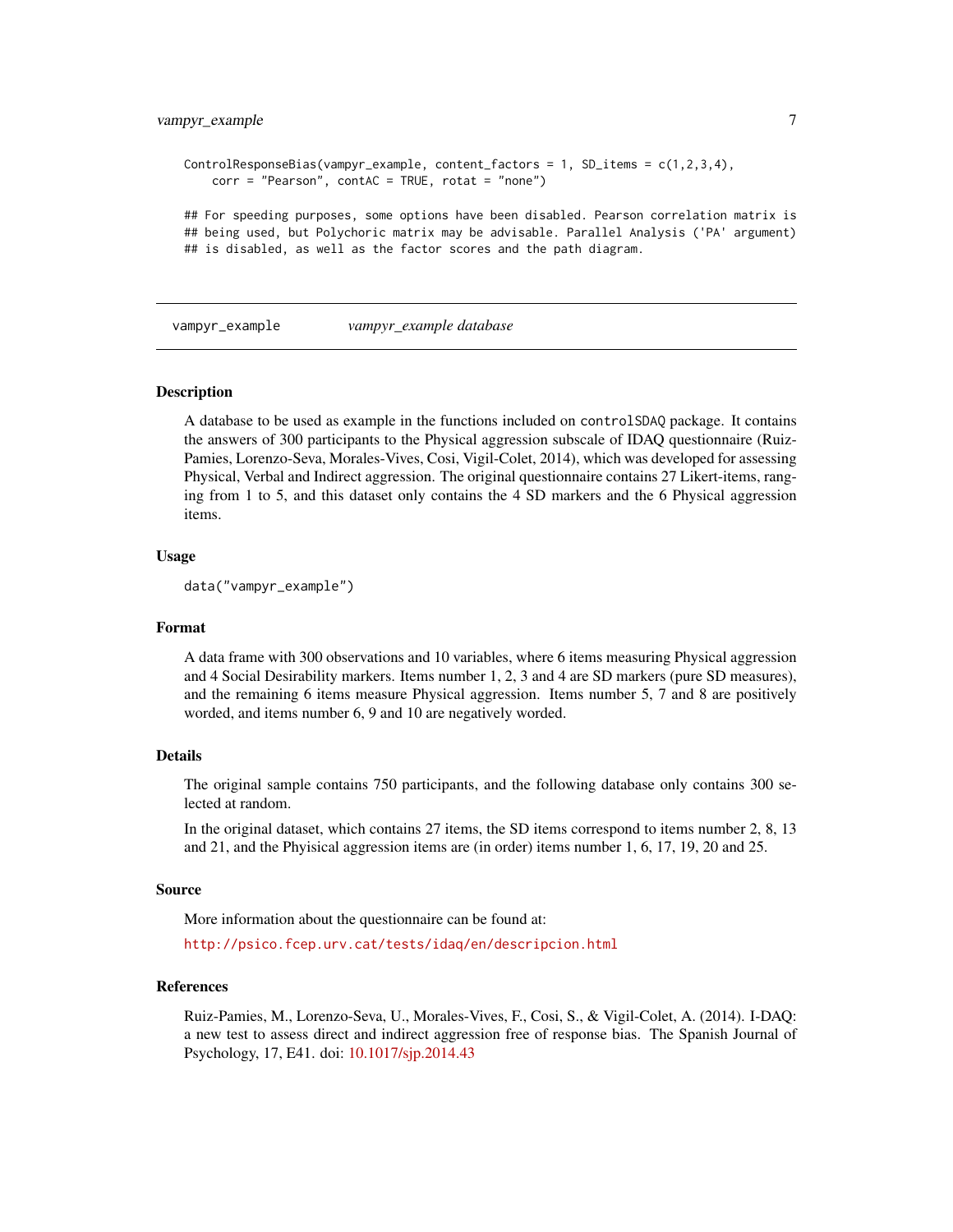8 vampyr\_example

# Examples

data(vampyr\_example)